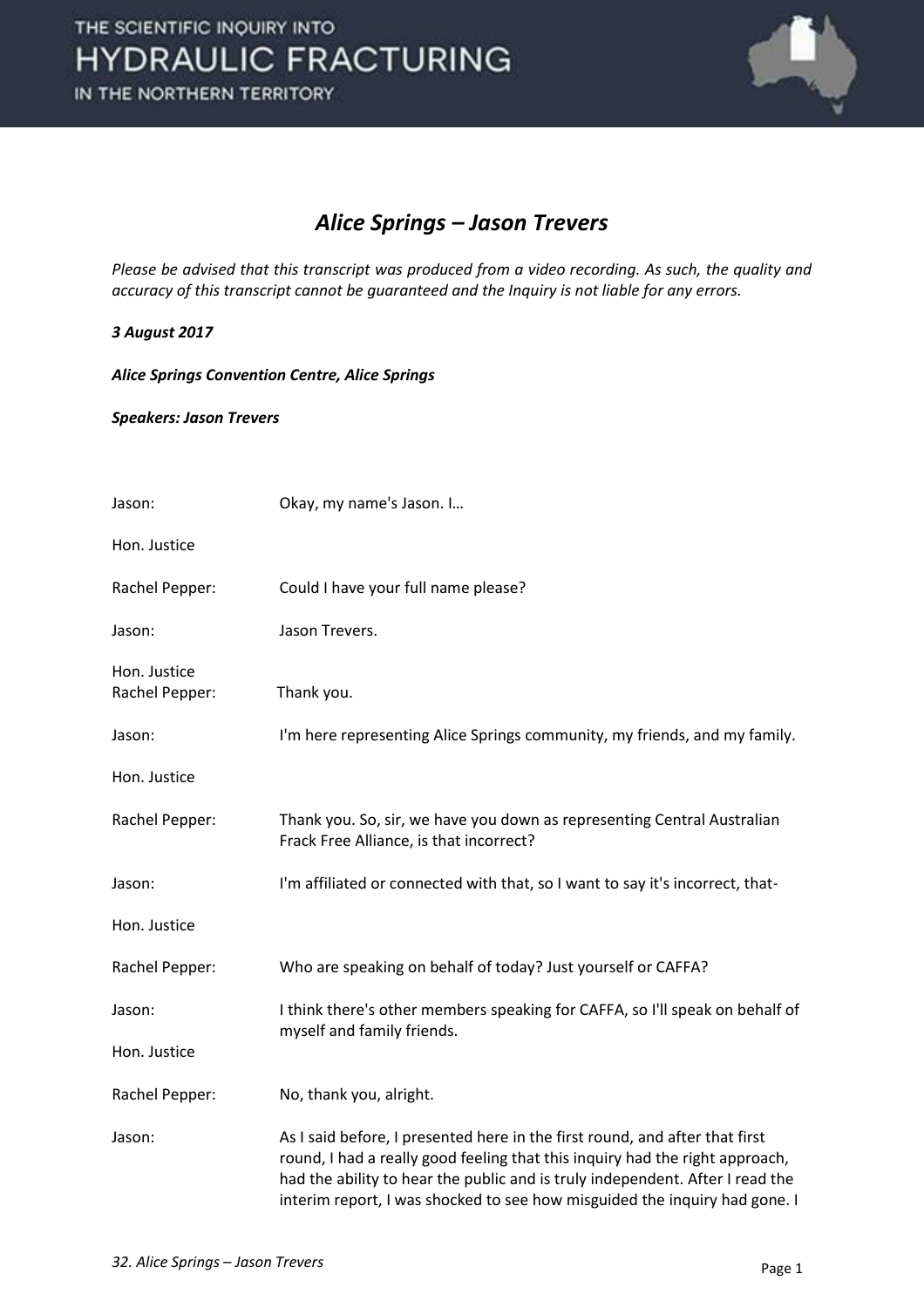

had lost many hours sleep over it. Looking at different sort of sections there was ... Section 7411 within the report states that the risk to water flows and will likely to be low in arid areas of the Northern Territory from the extraction, and there was very little spring or ground-fed water in these areas. But in my experience in knowing local geology and around here, there's a lot of spring-fed or ground-water fed areas, and the inquiry needs to know the facts before it can make a judgement as to whether water is likely to be affected.

 Parks and wildlife, Aboriginal elders, pastoralists with local knowledge should be consulted. If Aboriginals and animals survived in the arid regions, there must be permanent water sources, and water sources are likely to be that on the ground. Dropping water pressure and or water levels will affect these sources. Depressurizing large scales on the aquifers could result in aquifers being contaminated with neighbouring salt levels, and part of the start of the inquiry said based on current regulations. Well, currently where we're had the Palm Valley operation going, they have trucked millions of litres of water into Lake Lewis and dumped it there, of untreated, untested, product water in current regulation standards.

 Water [inaudible] I feel were underestimated. The Department of Environment and Natural Resources submition to the inquiry on page six, said "two to 2.5 mega litres per stage would be used." The panel notes that "one to two mega litres of water is required to each state of the fracking and at least 20 stages of fracking are likely." So being a businessman, in my experience, it's always better to slightly overestimate a quote than greatly underestimate. Given that we're working with water and the survival of the entire region, let's use a 2.5 mega litre per stage, considering we were looking at, at least 20 stages. So for it to do a 50-stage frack, we would use 50 mega litres per frack plus one mega litre for drilling. A 10-well pad would use 510 mega litres, that's 204 Olympic-sized swimming pools of water. If we get 30% flow back, we'll have 153 mega litres, that's 61.2 Olympic-sized swimming pools of contaminated waste water. Then a daily flow [inaudible] rate is potentially as high as 4,500 litres per day. For 10 wells, that's 4,500 a day, and then 1,350,000 litres of collect water flowing per month.

 In your report, you mentioned in the States, they've moved to banning lighters and using storage tanks. This is industry best practise. Industry best practise is being touted around as a token sort of gesture that the only industry actor that I am aware of is use of these storage tanks. Why are you still looking at the use of lying pigs and not recommending industry best practise? With the idea of hydraulic fracking should be minimised during the wet season. This is a naïve concept to assist the industry in getting a green light. What if the pits are full? Sixty plus Olympic sized swimming pools worth for one frack pad? Continuing to receive daily product water, and the wet season in the North was to deliver more than 2,000 millilitres provision for a one and 100-year rainfall. In the current climate we're experiencing consistent record-breaking events. Injection is not permitted, and treatment is not possible or economically viable.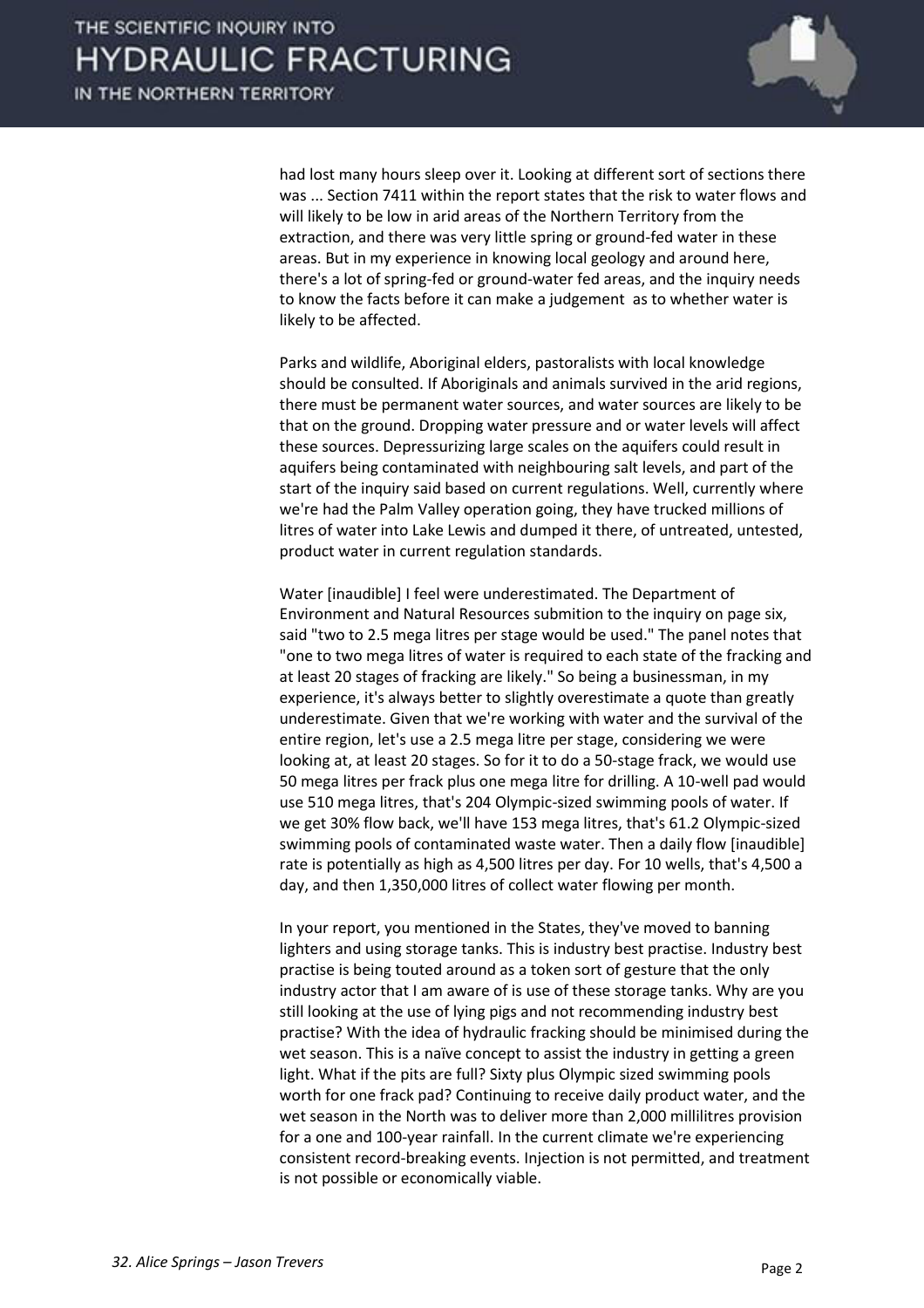|                | Palm Valley and their economic impact statement were required to build a<br>sump to be constructed of adequate size and contain any waste liquids. The<br>sump they built was not close to being adequate. The company Magnalium<br>Petroleum hired a local company to truck untreated, untested product<br>water at Lake Lewis. It was illegally dumped. Millions of litres by road<br>training carting 60 to 90,000 litres made the trip once or twice a week. In<br>the Mereenie, 30 wells have been fracked, which could produce about 450<br>mega litres of flow back, 180 Olympic-sized swimming pools. Richard Cottee<br>mentioned in his presentation to you last time, there was a swimming pools<br>worth of flow back at Mereenie. As I looked at the Mereenie Fields on<br>Google Maps, it seemed that the pits were unlined. Recycling flow back<br>water is environmentally dependent, specific to water quality types, salts<br>and minerals in the air, and therefore cannot be factored in at this stage as<br>there is no guarantee it'll work.                                                      |
|----------------|------------------------------------------------------------------------------------------------------------------------------------------------------------------------------------------------------------------------------------------------------------------------------------------------------------------------------------------------------------------------------------------------------------------------------------------------------------------------------------------------------------------------------------------------------------------------------------------------------------------------------------------------------------------------------------------------------------------------------------------------------------------------------------------------------------------------------------------------------------------------------------------------------------------------------------------------------------------------------------------------------------------------------------------------------------------------------------------------------------------------|
| Hon. Justice   | Re-fracking is a commonplace practise after wells predicted levity has<br>dropped off, which usually can occur within the first year or two. In North<br>Dakota, I've heard of wells fracked 20 to 30 times. US areas are claiming 18<br>refracks, more commonly 10. Let's be conservative and say on average,<br>wells are refracked 33 times in their life, that would mean 50 mega litres by<br>three plus one mega litre for drilling, which would come to 172 Olympic<br>sized damns for the 1,200 wells, which is unlikely. One-thousand two-<br>hundred wells would only extract about 2% of the total predicted achievable<br>gas for the field, using the spacings of the pads, which would use about 80%<br>of the land claimed according to the models that was used within the article.<br>Let's look at well integrity. Acknowledging there is considerable evidence,<br>starting in section 5.23, acknowledging that there is considerable evidence<br>to indicate well integrity is an issue for the shale gas industry. I'm with you<br>there. Just like to get an idea of time I've got left, please? |
| Rachel Pepper: | You have 20 minutes.                                                                                                                                                                                                                                                                                                                                                                                                                                                                                                                                                                                                                                                                                                                                                                                                                                                                                                                                                                                                                                                                                                   |
| Jason:         | Twenty minutes.                                                                                                                                                                                                                                                                                                                                                                                                                                                                                                                                                                                                                                                                                                                                                                                                                                                                                                                                                                                                                                                                                                        |
| Hon. Justice   |                                                                                                                                                                                                                                                                                                                                                                                                                                                                                                                                                                                                                                                                                                                                                                                                                                                                                                                                                                                                                                                                                                                        |
| Rachel Pepper: | Until you get the dreaded red card.                                                                                                                                                                                                                                                                                                                                                                                                                                                                                                                                                                                                                                                                                                                                                                                                                                                                                                                                                                                                                                                                                    |
| Jason:         | Yep. I'm with you there. Then you've got to say the performance of modern<br>wells is much improved when compared to earlier wells and legacy wells.<br>You then quote reference 13 from the proceedings of National Academy of<br>Sciences, a scientific publication. The article was written by former and<br>highly regarded scientists, one of them being Anthony Ingraffea. The article<br>states their findings of analysing scientific data of casing and cementing<br>permeant in oil and gas wells can lead to methane migration into the<br>atmosphere and or underground drinking water sources. The analysis of<br>75,000 compliance reports from 41,000 conventional and unconventional oil                                                                                                                                                                                                                                                                                                                                                                                                               |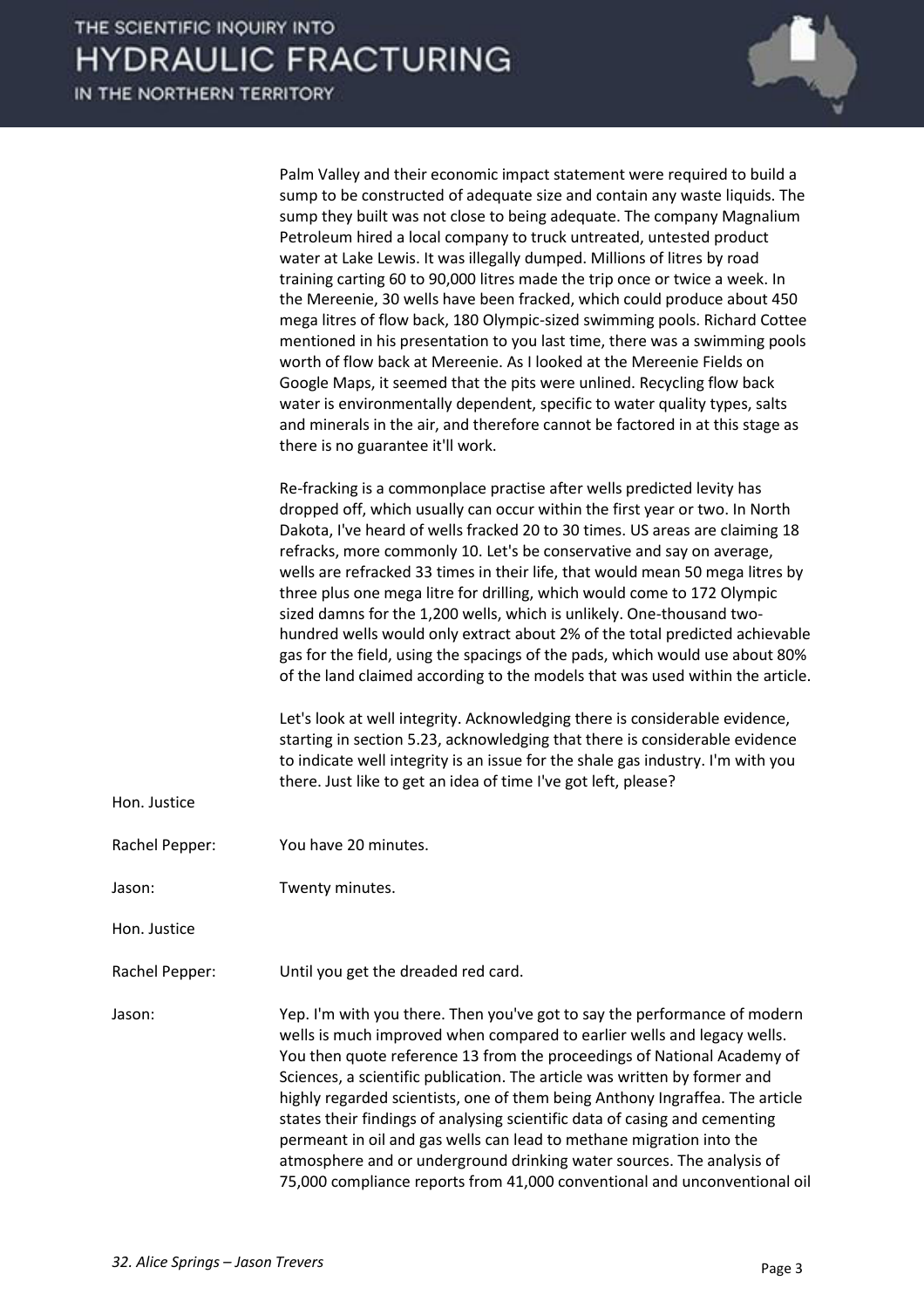

and gas wells in Pennsylvania drilled from the first of January 2000 to the December 31 of 2012.

 You credit their finds indicated a six-fold higher incidents of cement and or casing issues for shale and gas wells compared to conventional wells. Their data showed that wells drilled splattered before 2009 had similar value wraps as wells drilled after. Unconventional wells sputtered in the Northeast region of Pennsylvania 2009, 2,714 wells were similarly [inaudible] in occurance, 9.18% of casing cement failure. Apia seems to have huge pressure to convince you otherwise, to give you skewed or misleading data that is not close or close to reality or worldwide data documented by peerreviewed scientific articles. Well integrity failure has been a continued problem for the industry, and an extra layer of cement and steel in upper most section of a well scientifically has made no difference at all to well failure rates. The rest of the world is averaging between five and seven, at best, 1.9 where there is insufficient data well integrity issues. That somehow Apia convinces scientific inquiry to fracking to believe their delusional statistics that are coming from an industry that is well known to be unregulated or under regulated.

 After giving you these rubbish figures, Apia say it is most commonly attributed to slow leakage of methane around the external casing and can be remediated by adding additional cement and pressure testing. This is also complete rubbish, and by printing it in your report, it demonstrates that you have no idea of the reality of the issues of the problems. Gas and other contaminates are migrating from the shale beds through the water aquifers to the surface. The only place cement can be placed is on the surface of the wellhead, a band-aid approach to make the well appear not to be failing. The well maybe failing from superficial layer shale deposits, and may not fail pressure tests.

 The reality is failing well integrity will continue to get worse, loosened cement particles sandblasted a path making it a bigger exposing and corroding steel. The gas will then flow the path of least resistance through the water aquifer and find another path to the surface, possibly the next water bore. To the best of my knowledge, a leaking well cannot be fixed and all wells will eventually fail. Refine.org UK published an article titled, "Oil and Gas Wells and Their Integrity, implications for Shale and Unconventional Reserves." This peer-reviewed article written by nine scientists from five different universities or institutes, compiled from 25 reliable data sets from around the world including Australia. The data sets of more than four million on-shore hybrid carbon wells vary considerably, from 1.9% to 75% incidences of well integrity failure. Apia's data must have been missed during this extensive study.

 Another well-documented fact is that the rate of well failures increases with age. Steel corrodes and cement degradation is an unsolved problem. Thirty to 50% of wells are failing at the end of their life. When a well is capped or plugged, it will continue to leak on the outside layer where the degradation continues rapidly. Eventually all steel and cement will decay completely,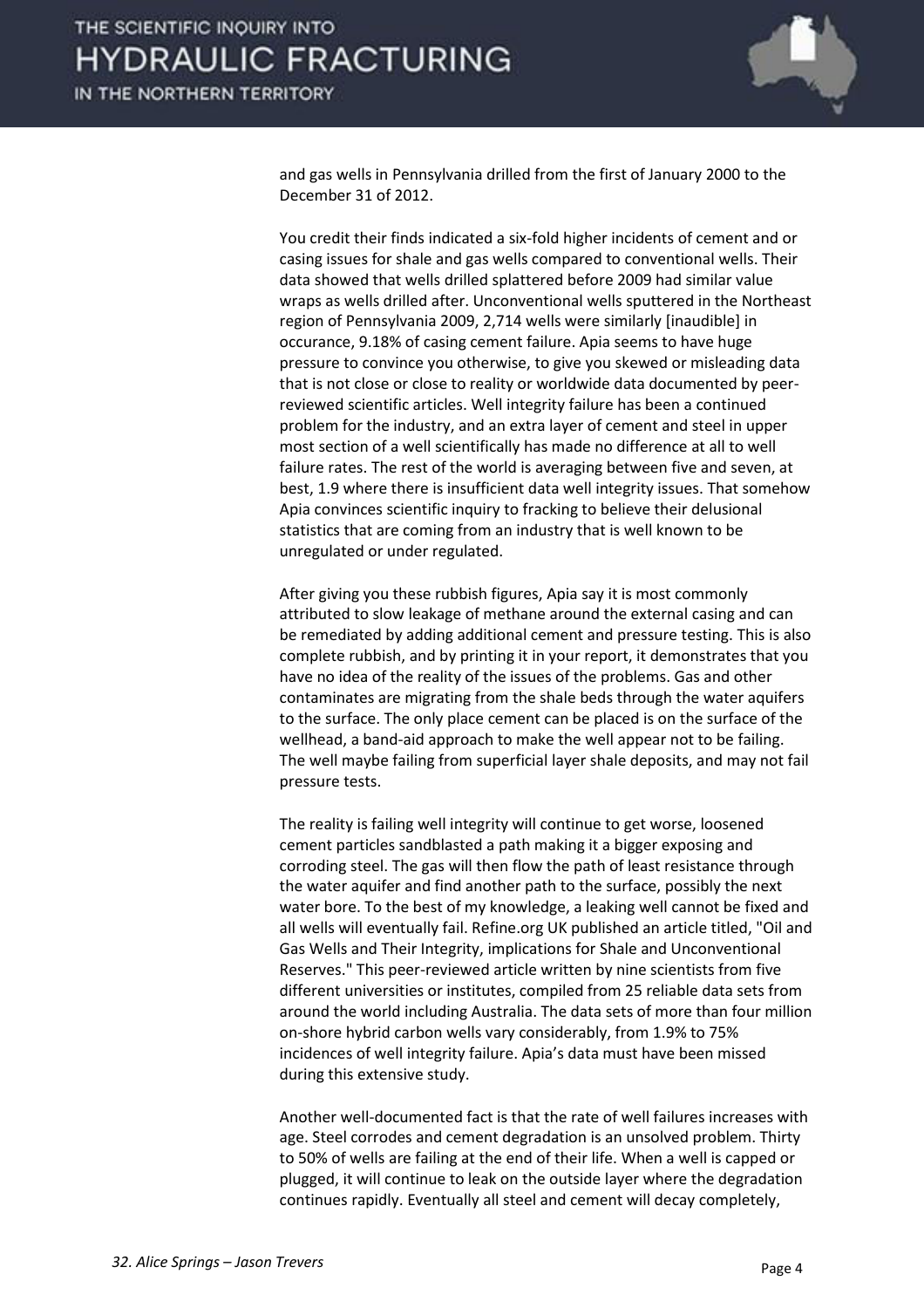

leaving a large open pathway from the shale to the water and now air. One could use a corrosion-resistant reservoir [inaudible] that would be flexible instead of cement, but it might not be economically viable.

 In one area you were looking for the guide lining principles document, we're going to ask that the Department of Mining and Infrastructure or whatever that department's called. I actually printed it out here from the guide lining principles document. Mind you, it's only a guideline, but it was a guideline for the minimal practises that the industry should use. And one of their parts within that was, "Reuse and recycle water wherever possible. Reuse rather than dispose of water wherever possible. Uses could include: Future fracking operations, irrigation, stock watering, dust suppression, construction, mine processes, industrial processes. Note that some treatment may be required."

 This is "may" is also a legal loophole. Not being a "must, have to," so there ... It's not even a regulation yet, but it's basically giving the green light for using the water for dust suppression, irrigation of stock and watering. One thing we know about the product water that comes back, it is highly salty. Contains many, many other chemicals that are very difficult to retreat and sometimes even the technology is expensive or unavailable to test for all the different potential contaminates in it. The likelihood of having reverse osmosis or desalinization plants in the Outback is highly unlikely, and the fact that the government regulating department would even publish this sort of information shows they have no understanding of how to treat the water of the [inaudible] that it seems like it's written by the mining companies themselves.

#### Thank you.

 The estimates of 1,000 to 2,000 wells as far as water use consumption is extremely low and unlikely compared to previous forecasts and industry data. In Australia, we have the ability to drill a lot more than 1,200 wells in 25 years. In 2013 to 2014 in Queensland, 1,634 wells were drilled. By the middle of 2015, the East Coast had 5,027 wells drilled ... No sorry, by the middle of 2013, the East Coast had 5,072 wells drilled, and by the end of 2015, we had 7,033 wells. Not to mention the big international drill companies, Slumber Jay and Halliburton, have many idle rigs and crews after the 2012 fracking bust, so there's a lot of potential to actually import crews and machinery. The Northern Territory government websites have shown maps predicting 28,331 wells in the Georgina Basin, and all other basins were predicted to have potentiation for more than 10,000 wells.

 The EIA estimates that Beetaloo sub basin contains 191 trillion cubic feet of recoverable shale gas. The Beetaloo Basin is considered by some within the industry to be one of the most promising shale plays in the country. In page 36 of the summary, it says that almost 70% of the estimated shale of the NT is estimated occur in the Beetaloo Sub Basin. It's quoted at one hundred and seventy-eight EJ, which converted to trillion cubic feet is 169 trillion cubic feet. So, that's sort of lower than the EIA estimate but in the ballpark.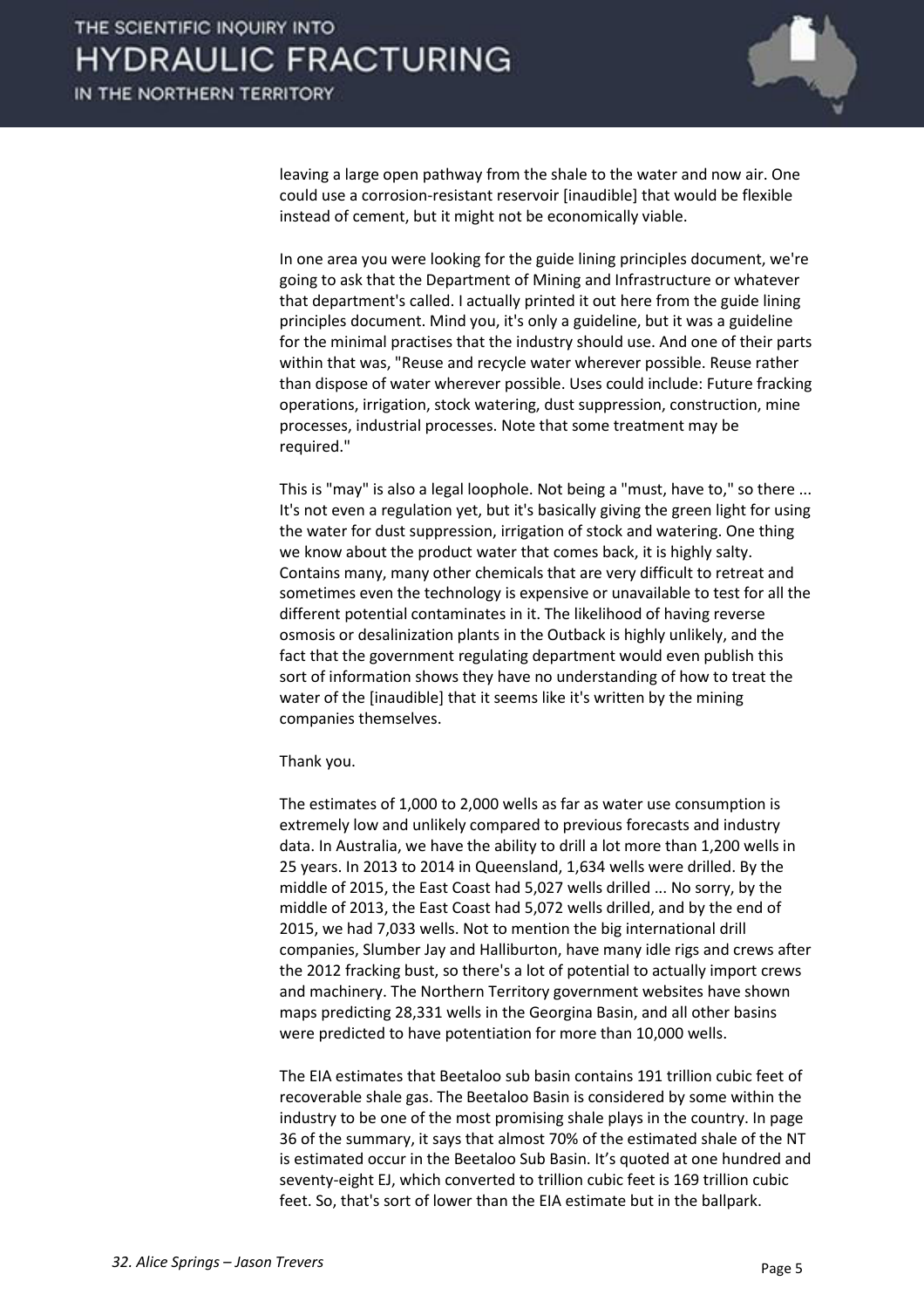

|                 | Estimate is that EUR, which is estimates of ultimate reserves, and it's a way<br>of predicting how much a gas well will actually produce in its lifetime. In the<br>Barnett field, they predicted that the gas wells there would produce 2.2<br>billion cubic feet in its life. Marcellus was producing 3.6 to 3.9 billion cubic<br>feet in its life. There was an average of between 6.6 and 1.8 within the 60%<br>sort of average, most of them fell within that range. Using the EUR 3.6<br>billion cubic feet, we provide the estimates of the subtotal, I estimated you<br>would need about 50,000 wells to recover the potential gas. So it would<br>mean that the 1,000 wells predicted would only be looking at recovering 2%<br>of what was actually there. Now I'm pretty sure the mining sort of<br>companies, when they're sort of getting together in their meetings, they're<br>not sort of thinking, "How much gas can we leave for the future<br>generations?" Okay, I've got five minutes left. I want to play a video that I<br>brought in and submitted to the panel last time that I was here. |
|-----------------|--------------------------------------------------------------------------------------------------------------------------------------------------------------------------------------------------------------------------------------------------------------------------------------------------------------------------------------------------------------------------------------------------------------------------------------------------------------------------------------------------------------------------------------------------------------------------------------------------------------------------------------------------------------------------------------------------------------------------------------------------------------------------------------------------------------------------------------------------------------------------------------------------------------------------------------------------------------------------------------------------------------------------------------------------------------------------------------------------------------------|
| Video narrator: | Okay. Second myth, but a kernel of truth. Fluid migration from faulty wells is<br>a rare phenomenon. It's true, it's rare. What's your definition of rare?                                                                                                                                                                                                                                                                                                                                                                                                                                                                                                                                                                                                                                                                                                                                                                                                                                                                                                                                                         |
| Hon. Justice    |                                                                                                                                                                                                                                                                                                                                                                                                                                                                                                                                                                                                                                                                                                                                                                                                                                                                                                                                                                                                                                                                                                                    |
| Rachel Pepper:  | Is this the one?                                                                                                                                                                                                                                                                                                                                                                                                                                                                                                                                                                                                                                                                                                                                                                                                                                                                                                                                                                                                                                                                                                   |
| Jason:          | It's the one, but I was going to fast forward to 13 minutes and 30 seconds.                                                                                                                                                                                                                                                                                                                                                                                                                                                                                                                                                                                                                                                                                                                                                                                                                                                                                                                                                                                                                                        |
| Hon. Justice    |                                                                                                                                                                                                                                                                                                                                                                                                                                                                                                                                                                                                                                                                                                                                                                                                                                                                                                                                                                                                                                                                                                                    |
| Rachel Pepper:  | Okay, so it can't fast forward on the presentation so if you want to instead,<br>we'll make sure that the entirety of the presentation is                                                                                                                                                                                                                                                                                                                                                                                                                                                                                                                                                                                                                                                                                                                                                                                                                                                                                                                                                                          |
| Video narrator: | with kernel of truth. Fluid migration                                                                                                                                                                                                                                                                                                                                                                                                                                                                                                                                                                                                                                                                                                                                                                                                                                                                                                                                                                                                                                                                              |
| Jason:          | Um                                                                                                                                                                                                                                                                                                                                                                                                                                                                                                                                                                                                                                                                                                                                                                                                                                                                                                                                                                                                                                                                                                                 |
| Hon. Justice    |                                                                                                                                                                                                                                                                                                                                                                                                                                                                                                                                                                                                                                                                                                                                                                                                                                                                                                                                                                                                                                                                                                                    |
| Rachel Pepper:  | Alright. We'll given it. We're not down the final minutes. What we'll do is<br>we'll put  If it's, with your consent, the entirety of that video of  I believe<br>you've already submitted it?                                                                                                                                                                                                                                                                                                                                                                                                                                                                                                                                                                                                                                                                                                                                                                                                                                                                                                                     |
| Jason:          | Yes.                                                                                                                                                                                                                                                                                                                                                                                                                                                                                                                                                                                                                                                                                                                                                                                                                                                                                                                                                                                                                                                                                                               |
| Hon. Justice    |                                                                                                                                                                                                                                                                                                                                                                                                                                                                                                                                                                                                                                                                                                                                                                                                                                                                                                                                                                                                                                                                                                                    |
| Rachel Pepper:  | If you've already submitted it, then it's already on our website.                                                                                                                                                                                                                                                                                                                                                                                                                                                                                                                                                                                                                                                                                                                                                                                                                                                                                                                                                                                                                                                  |
| Jason:          | Yeah.                                                                                                                                                                                                                                                                                                                                                                                                                                                                                                                                                                                                                                                                                                                                                                                                                                                                                                                                                                                                                                                                                                              |
| Hon. Justice    |                                                                                                                                                                                                                                                                                                                                                                                                                                                                                                                                                                                                                                                                                                                                                                                                                                                                                                                                                                                                                                                                                                                    |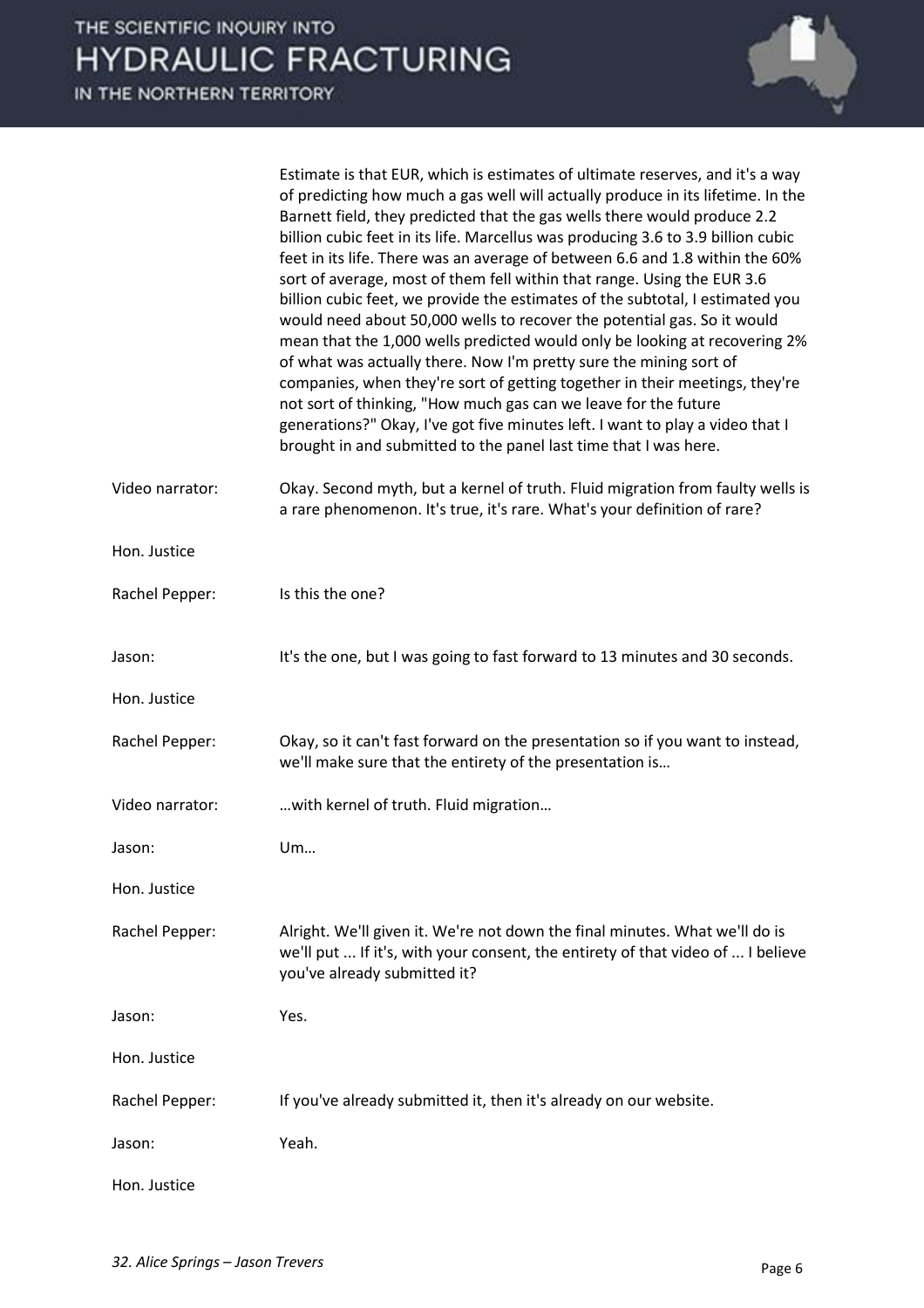

| Rachel Pepper: | In which case, perhaps you can just give us a summary of the segment that<br>you wanted to show, an oral summary please.                                                                                                                                                                                                                                                                                                                                                                                                                                                                                                                                                                                                                                                                                                                                                                                                                                                                                                                                                                                                                                                                                                 |
|----------------|--------------------------------------------------------------------------------------------------------------------------------------------------------------------------------------------------------------------------------------------------------------------------------------------------------------------------------------------------------------------------------------------------------------------------------------------------------------------------------------------------------------------------------------------------------------------------------------------------------------------------------------------------------------------------------------------------------------------------------------------------------------------------------------------------------------------------------------------------------------------------------------------------------------------------------------------------------------------------------------------------------------------------------------------------------------------------------------------------------------------------------------------------------------------------------------------------------------------------|
| Jason:         | Okay, well basically, the Anthony [inaudible] was pointing to the fact that<br>the industry know that the extra layers of cement and casing do nothing to<br>actually reduce the effects of well failure. They have it in a lot of their<br>documentation of the journals that they keep. He went through a lot of the<br>environmental impact statements and infringements, and basically<br>correlated a lot of the data, similar to what a lot of the other scientists have<br>done with a lot of the other things I've referenced. But basically says that<br>the industry know that there's no difference, and they're basically doing a<br>whole propaganda, sort of saying that, "We've got new improvements.<br>We've failed before, we were learning, but now we're experimenting in your<br>backyard, but now we've got it all under control, and it's all good."                                                                                                                                                                                                                                                                                                                                              |
|                | When they know that it's not, and that's using industry facts and sort of<br>and he explains a lot about how the wells corrode with the fact that the<br>cement gets pumped down through the piping ways, all the way through to<br>the end. Where you want the biggest pond is right at the top of the pipe<br>near your water. That concrete gets pumped kilometres and then it comes<br>back through, and it mixes with all the contaminants, dirt, the edges of<br>hundreds of different parts of rocks so that by the time you get to the top, if<br>you don't get a lock up, 'cause there's a lot of time pressure as millions of<br>dollars per a lot of dollars per minute. So you need to add additives to<br>actually make the concrete set at a certain rate. If that judgement is wrong,<br>you get what they call "lock up," where the concrete doesn't get to where<br>you want. Shallow gas shale levels can then get access to the pipes straight<br>up through to your water supply, and it's generally the outside land<br>between the cement and rock, which is actually where you get most of your<br>phase. So any extra couple of layers doesn't make any difference in the well<br>failure rates. |
| Hon. Justice   |                                                                                                                                                                                                                                                                                                                                                                                                                                                                                                                                                                                                                                                                                                                                                                                                                                                                                                                                                                                                                                                                                                                                                                                                                          |
| Rachel Pepper: | Finished?                                                                                                                                                                                                                                                                                                                                                                                                                                                                                                                                                                                                                                                                                                                                                                                                                                                                                                                                                                                                                                                                                                                                                                                                                |
| Jason:         | I think so, yeah.                                                                                                                                                                                                                                                                                                                                                                                                                                                                                                                                                                                                                                                                                                                                                                                                                                                                                                                                                                                                                                                                                                                                                                                                        |
| Hon. Justice   |                                                                                                                                                                                                                                                                                                                                                                                                                                                                                                                                                                                                                                                                                                                                                                                                                                                                                                                                                                                                                                                                                                                                                                                                                          |
| Rachel Pepper: | You sure? You've still got minutes.                                                                                                                                                                                                                                                                                                                                                                                                                                                                                                                                                                                                                                                                                                                                                                                                                                                                                                                                                                                                                                                                                                                                                                                      |
| Jason:         | I've still got minutes, okay. Let me double check then.                                                                                                                                                                                                                                                                                                                                                                                                                                                                                                                                                                                                                                                                                                                                                                                                                                                                                                                                                                                                                                                                                                                                                                  |
|                | Okay there was, with the 1,200 wells, I know we're talking about the volume<br>of space that they take up, so between ten and twenty kilometres squared.<br>If you use that volume by 20 kilometres squared by the 1,200 wells, you get<br>24,000 square kilometres and the estimated total area of the basin was<br>30,000 square kilometres. So, which means they are using 80% space of the<br>Beetaloo Basin to extract 2.4% of the available gas over the next 25 years.                                                                                                                                                                                                                                                                                                                                                                                                                                                                                                                                                                                                                                                                                                                                            |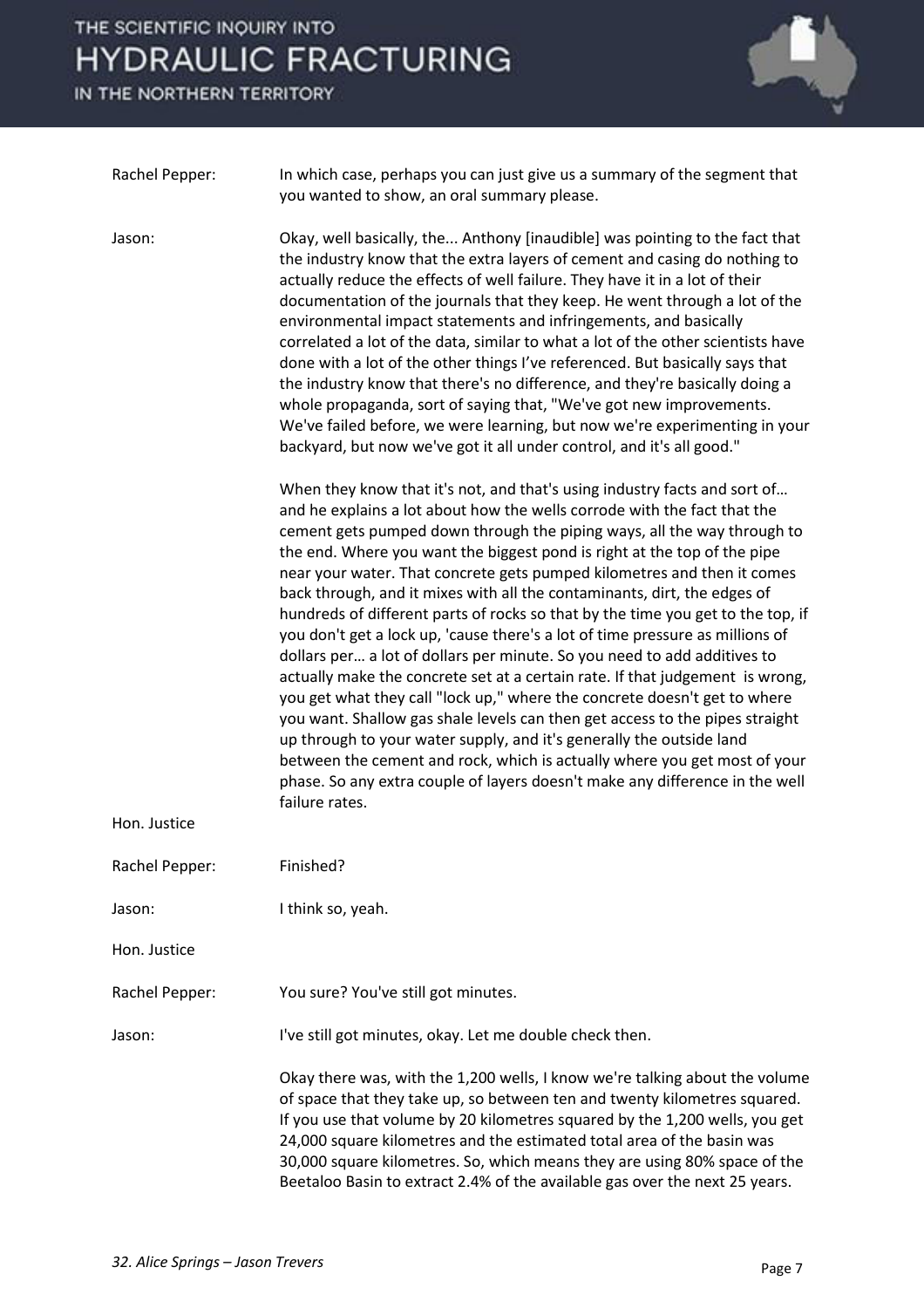

|                | And sort of doing that math with the  Maybe my math is out but it didn't<br>add up to me.                                                                                                                                                                                                                                                                                                                                                                                                                                                                                                                                                                                                                                                                                                                                                                                                                            |
|----------------|----------------------------------------------------------------------------------------------------------------------------------------------------------------------------------------------------------------------------------------------------------------------------------------------------------------------------------------------------------------------------------------------------------------------------------------------------------------------------------------------------------------------------------------------------------------------------------------------------------------------------------------------------------------------------------------------------------------------------------------------------------------------------------------------------------------------------------------------------------------------------------------------------------------------|
| Hon. Justice   |                                                                                                                                                                                                                                                                                                                                                                                                                                                                                                                                                                                                                                                                                                                                                                                                                                                                                                                      |
| Rachel Pepper: | You're probably now out of time. Was there any concluding remark you<br>wanted to make, Mr. Travers?                                                                                                                                                                                                                                                                                                                                                                                                                                                                                                                                                                                                                                                                                                                                                                                                                 |
| Jason:         | Yeah, I just  I don't believe the industry's at a level where we're ready to<br>trust. There so many misinformations that sort of go around, and I'm really<br>glad we've got these scientific inquiry here so we can actually squish the<br>misundstandings, the misconceptions of ideas, and really looking forward to<br>actually putting this behind us. 'Cause it economically it's a complete well<br>part of why they're only estimating 1,200 is because they can access the<br>sweet spots. Economically, it's not viable to do a full-scale operation<br>because the economics isn't good at the moment. We've got world prices at<br>gas demands sort of going down, as we've got mass production all over the<br>world. So you've got the amount of gas being produced is larger than it's<br>ever been and diminishing gas demands and the prices are not in the<br>moment with large scale production. |
| Hon. Justice   |                                                                                                                                                                                                                                                                                                                                                                                                                                                                                                                                                                                                                                                                                                                                                                                                                                                                                                                      |
| Rachel Pepper: | Thank you. Mr. Chair, just before I open up questions to the panel, I do want<br>to just, perhaps as a matter of fairness to the panel, correct one thing that<br>you said. At page 27 of the interim report, 5.3.2, well integrity, as you quite<br>correctly said, we have indicated that there is considerable evidence to<br>indicate that well integrity is an issue for the shale gas industry. What we go<br>on to say that there are some obviously some quite alarming figures coming<br>out of the shale gas fields of the United States, for example, Marcellus Basin<br>in Pennsylvania. We do go on to record, not rely upon but record, the<br>figures given to us by Apia. We also go on then to comment upon, sorry, I<br>take that back, but certainly note that Queensland Gas Fields Commissions<br>recorded data on well integrity.                                                              |
|                | The Western Australian Department of Mines and Petroleum analysis on<br>well failures, which found that over 1,000 non-decommissioned wells had<br>found that 9% had production shipping failures, and 3% had production<br>casing failures. We also look at the South Australian data, and we look at the<br>data from the West Australian Legislative Council Standing Committee on<br>Environment and Public Affairs. And indeed we note that there's been one<br>instance of a well blowout in the Northern Territories, so I think with great<br>respect, Mr. Travers, it's a bit unfair to say that we have just solely relied on<br>Apia data, which is what you seem to suggest.                                                                                                                                                                                                                             |
| Jason:         | Yeah, but the other points within where it refers back to that as saying that,<br>"as stated in chapter five, well integrity issues are much better than they<br>were in the past."                                                                                                                                                                                                                                                                                                                                                                                                                                                                                                                                                                                                                                                                                                                                  |
| Hon. Justice   |                                                                                                                                                                                                                                                                                                                                                                                                                                                                                                                                                                                                                                                                                                                                                                                                                                                                                                                      |
| Rachel Pepper: | They are. That's what the scientific data tells us. They are better than in the<br>past, the question is whether or not they are good enough or adequate.                                                                                                                                                                                                                                                                                                                                                                                                                                                                                                                                                                                                                                                                                                                                                            |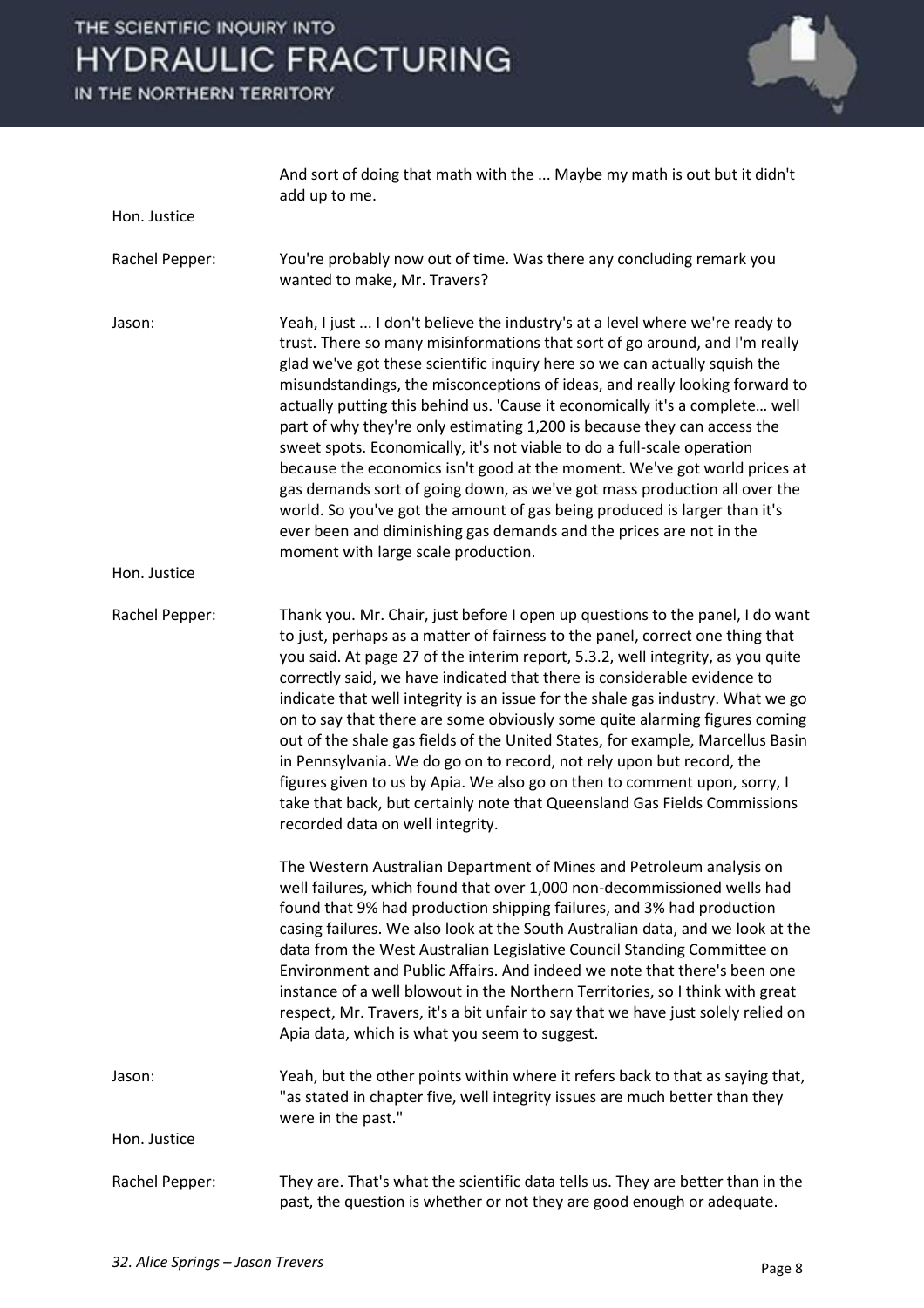

| Jason:         | Well that, what you  Was it number 13? In the references there, which you<br>quoted, was actually presenting saying that data says it's actually worse<br>post-2009 then prior, so reference 13 there is actually saying the opposite.                                                                                                                                                                                                                                                                                                                                                                                                                                                                                                                                                                                                                                                                                             |
|----------------|------------------------------------------------------------------------------------------------------------------------------------------------------------------------------------------------------------------------------------------------------------------------------------------------------------------------------------------------------------------------------------------------------------------------------------------------------------------------------------------------------------------------------------------------------------------------------------------------------------------------------------------------------------------------------------------------------------------------------------------------------------------------------------------------------------------------------------------------------------------------------------------------------------------------------------|
| Hon. Justice   |                                                                                                                                                                                                                                                                                                                                                                                                                                                                                                                                                                                                                                                                                                                                                                                                                                                                                                                                    |
| Rachel Pepper: | Any questions from the panel? Yes, Dr. Beck.                                                                                                                                                                                                                                                                                                                                                                                                                                                                                                                                                                                                                                                                                                                                                                                                                                                                                       |
| Dr. Beck:      | Firstly, thank you for your presentation. It's good that you've done some<br>sort of calculations and maths. I appreciate that, and I think that's to be<br>commended. I just note that on your calculation, 50,000 wells that could be<br>developed, that's based upon an estimate of, I think, what's called<br>prospective resources that you quoted, which was, I think, about 169 trillion<br>cubic feet. Well just to provide some context for that, prospective resources<br>includes firstly, reserves which are commercial. It includes contingent<br>resources, which maybe potentially commercial and prospective, perhaps<br>unlikely in total, to be recovered. So, using prospective is a very large<br>number of potential gas amount in place, and it's a very large number of<br>wells that in terms of commercial places if you use prospective, sorry, actual<br>reserves then you get a very different answer. |
|                | I just wanted personally to congratulate you, but just to note that those<br>estimates are highly inflated because it's unlikely that those gas wells will be<br>fully developed at that particular level of production.                                                                                                                                                                                                                                                                                                                                                                                                                                                                                                                                                                                                                                                                                                           |
| Jason:         | Yeah, I do sort of realise that the  Mine was on the higher end but I was<br>sort of pointing out that yours was as well on the lower end and sort of<br>there'd be something in the middle. But going on what other shale reserves<br>have done, they are large, huge scale, where they are really aiming to<br>extract lots of it. Look at how many wells are projected with 100,000 in<br>Marcellus Basin, and other ones, which had tens of 1000s. Tens of 1000s is<br>the range of where they're offered and aiming for.                                                                                                                                                                                                                                                                                                                                                                                                      |
| Hon. Justice   |                                                                                                                                                                                                                                                                                                                                                                                                                                                                                                                                                                                                                                                                                                                                                                                                                                                                                                                                    |
| Rachel Pepper: | Yes, Professor Hart.                                                                                                                                                                                                                                                                                                                                                                                                                                                                                                                                                                                                                                                                                                                                                                                                                                                                                                               |
| Prof. Hart:    | Could I  Couple questions. One related to the water wall estimates you<br>had, I'm afraid you went too far so I couldn't get my head around those. But<br>it'll be in the evidence.                                                                                                                                                                                                                                                                                                                                                                                                                                                                                                                                                                                                                                                                                                                                                |
| Jason:         | Yes.                                                                                                                                                                                                                                                                                                                                                                                                                                                                                                                                                                                                                                                                                                                                                                                                                                                                                                                               |
| Prof. Hart:    | I just wanted to get your feeling, I mean, yeah, you worked on the high side<br>behind us. That's okay, and came up with numbers.                                                                                                                                                                                                                                                                                                                                                                                                                                                                                                                                                                                                                                                                                                                                                                                                  |
| Jason:         | Yeah.                                                                                                                                                                                                                                                                                                                                                                                                                                                                                                                                                                                                                                                                                                                                                                                                                                                                                                                              |
| Prof. Hart:    | But you  To put it into context, you need to compare it with the resource<br>that is potentially being going to be tapped. So did you do that? I didn't<br>hear that in your assessment.                                                                                                                                                                                                                                                                                                                                                                                                                                                                                                                                                                                                                                                                                                                                           |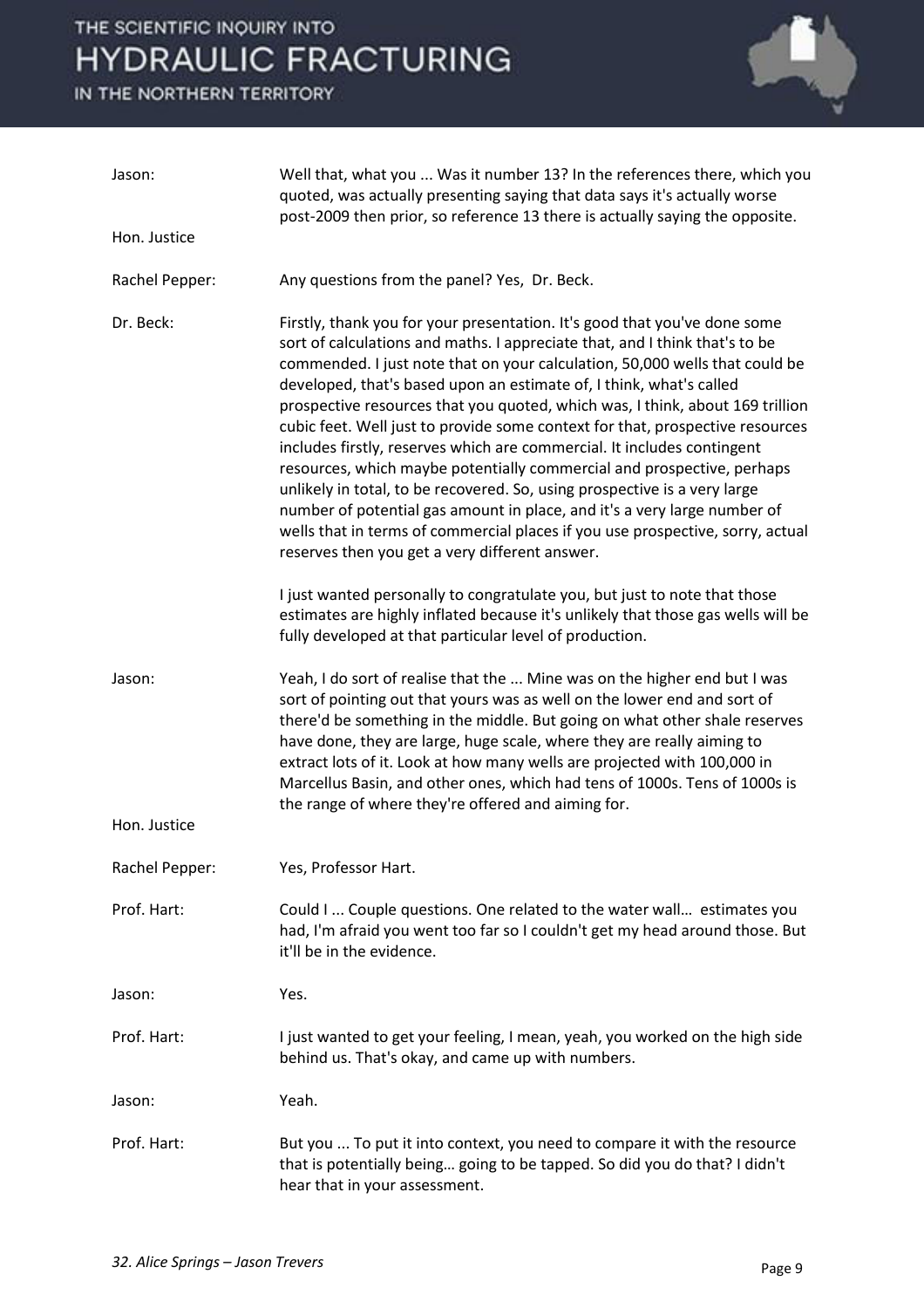

| Jason:      | The resource that was going to be tapped as far as ground water?                                                                                                                                                                                                                                                                                                                                                                                                                                                                                                                                                                                                                                                                                                                                                            |
|-------------|-----------------------------------------------------------------------------------------------------------------------------------------------------------------------------------------------------------------------------------------------------------------------------------------------------------------------------------------------------------------------------------------------------------------------------------------------------------------------------------------------------------------------------------------------------------------------------------------------------------------------------------------------------------------------------------------------------------------------------------------------------------------------------------------------------------------------------|
| Prof. Hart: | Ground waer resource, yeah.                                                                                                                                                                                                                                                                                                                                                                                                                                                                                                                                                                                                                                                                                                                                                                                                 |
| Jason:      | Ground water resource?                                                                                                                                                                                                                                                                                                                                                                                                                                                                                                                                                                                                                                                                                                                                                                                                      |
| Prof. Hart: | The Cambrian large stone aquifer. I mean if industry is likely to tell you X,<br>and your resource is X, it's bad news. You couldn't allow it to occur. If the<br>resources are 100,000 times X, then you'd view it differently.                                                                                                                                                                                                                                                                                                                                                                                                                                                                                                                                                                                            |
| Jason:      | Okay, yep. That was definitely in your report, and yeah, I  You would have<br>that right there in front of you to say what the, baring in mind these are<br>estimates. There's no metre that says, "This is how much flows are going in."<br>I did see somewhere that you're expecting 2% recharge rate from the<br>rainfall that actually comes, so a lot of it is evaporated, a lot of it runs off, so.                                                                                                                                                                                                                                                                                                                                                                                                                   |
| Prof. Hart: | Okay. I thought the other comment on that one is in the estimates, and<br>admittedly this is pretty rubbery at the moment in terms of what industry's<br>likely to use, but the other part of the equation of how much were they<br>using is how much can they recycle. How much the flow back and so forth.<br>We're certainly seeking that sort of information and sorted from Santos,<br>when was that, a couple of days ago in Darwin and we'll certainly seek it<br>from the other counties. So we've got to put that into the equation.<br>The other point that I just wanted to question, I suppose, was the  You<br>made some comments on how much refracking was likely to occur. Again, I<br>can't remember what you said that if  Just seemed to me they were high.                                              |
| Jason:      | So I said that  I did hear high versions, but in my calculations, I put down<br>maybe three refracks within a life time, 'cause after what, a year or two, the<br>productivity of the wells goes right down. I mean, it takes millions, many,<br>many thousands, millions of years for all the gas to come out of the shale<br>into the little cracks. You frack it, you open up, and all the gases in those<br>cracks get sucked out, and then all of sudden, over time the pressure there,<br>cracks close up as well. So, when you refrack, you can refracture new ones<br>then you get a whole new stimulation. So the graph sort of looks sort of like<br>at the top area here. Production line and as the years go by, just sort of<br>bottom of that. So you get a very low yield years into production, so fracking |
| Prof. Hart: | Yeah, that's hypothetically what occurs and certainly what occurs in some,<br>but not all. So, I guess the evidence that you're presenting, three over a<br>lifetime, where's that come from? Does that come from shale fracking? Or                                                                                                                                                                                                                                                                                                                                                                                                                                                                                                                                                                                        |
| Jason:      | I was looking in Marcellus Basin where they've been doing a lot of shale<br>fracking in through there-                                                                                                                                                                                                                                                                                                                                                                                                                                                                                                                                                                                                                                                                                                                      |
| Prof. Hart: | We'll say.                                                                                                                                                                                                                                                                                                                                                                                                                                                                                                                                                                                                                                                                                                                                                                                                                  |
| Jason:      | So yeah.                                                                                                                                                                                                                                                                                                                                                                                                                                                                                                                                                                                                                                                                                                                                                                                                                    |